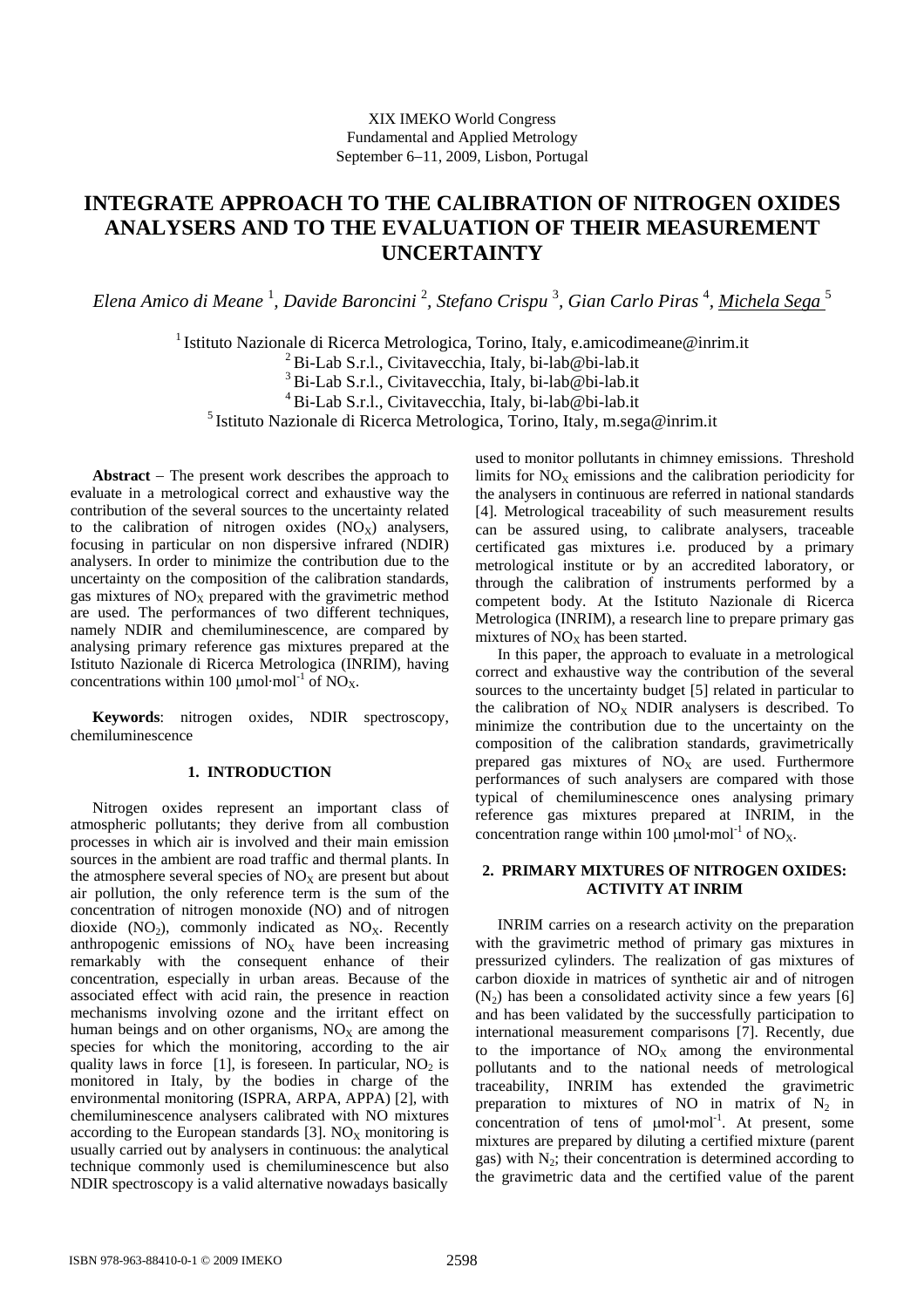gases and then verified by using a chemiluminescence instrument (Thermo 42*i*). The first goal in time is the stability evaluation of such mixtures by repeating their analysis periodically. The preparation has just been extended also to  $NO<sub>2</sub>$  in matrix of synthetic air and the extension of the concentration ranges is foreseen.

## 3. CALIBRATION OF NDIR ANALYSERS FOR NO<sub>X</sub>

The calibration of the instrument (analyser Maihac S710), property of Bi-Lab S.r.l (SIT accredited Centre n. 190), to measure  $NO<sub>x</sub>$  via NDIR spectroscopy was carried out in laboratory following the procedure accredited by SIT, the Italian accreditation body for calibration laboratories. Metrological traceability of the measurement results was assured using certified reference gas mixtures purchased from an accredited centre which were also used to prepare mixtures at lower concentrations by dynamic dilution under traceable conditions. In Fig. 1, a typical calibration curve of the analyser is shown: the concentration  $C$ , in  $\mu$ mol·mol<sup>-1</sup>, of the calibration mixtures obtained by dynamic dilution is represented on *x*-axis; the corresponding analyser reading, in mA, is represented on the *y*-axis.



Fig. 1. A typical calibration curve of the NDIR analyser

The uncertainty budget related to the calibration of the analyser is reported in Table 1.

The combined standard uncertainty is calculated, according to (1), combining in a quadratic way each contribute due to standard deviations of calibration,  $u_{\text{cal}}$ ,

repeatability,  $u_r$ , dynamic dilution,  $u_d$ , and instrumental uncertainty,  $u_i$ , shown in the columns of Table 1.

$$
u_{\rm c} = \sqrt{u_{\rm cal}^2 + u_{\rm r}^2 + u_{\rm d}^2 + u_{\rm i}^2}
$$
 (1)

The value of the expanded uncertainty *U*, for a confidence level of about 95%, is calculated multiplying the value of the combined standard uncertainty by a covering factor *k* equal to 2.

To validate the calibration curve, a not diluted certified mixture was analysed. The results are presented in Fig. 2: the blue point represents the certified concentration, the green point is the concentration analytically determined by Bi-Lab with the calibrated analyser. The expanded uncertainty bands, for a confidence level of about 95%, are indicated. The two values are compatible within the declared uncertainties.



Fig. 2. NDIR analysis of the SIT certified gas mixture with NO concentration of 74,94  $\mu$ mol·mol<sup>-1</sup> in N<sub>2</sub>

| <b>Concentration</b> |                                                  | <b>Calibration</b> | <b>Repeatability</b> | <b>Dynamic</b><br>dilution | <b>Instrumental</b> | <b>Expanded uncertainty</b><br>U | <b>Relative expanded</b><br>uncertainty |
|----------------------|--------------------------------------------------|--------------------|----------------------|----------------------------|---------------------|----------------------------------|-----------------------------------------|
| $C_i$<br>(9/6V/V)    | $\boldsymbol{C}_i$<br>$(\mu mol \cdot mol^{-1})$ | $u_{\text{cal}}$   | $u_r$                | $u_d$                      | $u_i$               | $(\mu mol \cdot mol^{-1})$       | (%)                                     |
| 0,001                | 13,354                                           | 0,524              | 0,077                | 0,071                      | 0,007               | 1,069                            | 8,0%                                    |
| 0,003                | 26,732                                           | 0,501              | 0,154                | 0,142                      | 0,013               | 1,086                            | 4,1%                                    |
| 0,004                | 40,103                                           | 0,493              | 0,230                | 0,213                      | 0,020               | 1,170                            | 2,9%                                    |
| 0,005                | 53,481                                           | 0,501              | 0,307                | 0,283                      | 0,027               | 1,306                            | 2,4%                                    |
| 0,007                | 66,834                                           | 0,522              | 0,384                | 0,354                      | 0,033               | 1,479                            | 2,2%                                    |
| 0,008                | 80,421                                           | 0,561              | 0,462                | 0,426                      | 0,040               | 1,687                            | 2,1%                                    |

Table 1. Uncertainty budget for the calibration of the  $NO<sub>X</sub> NDIR$  analyser.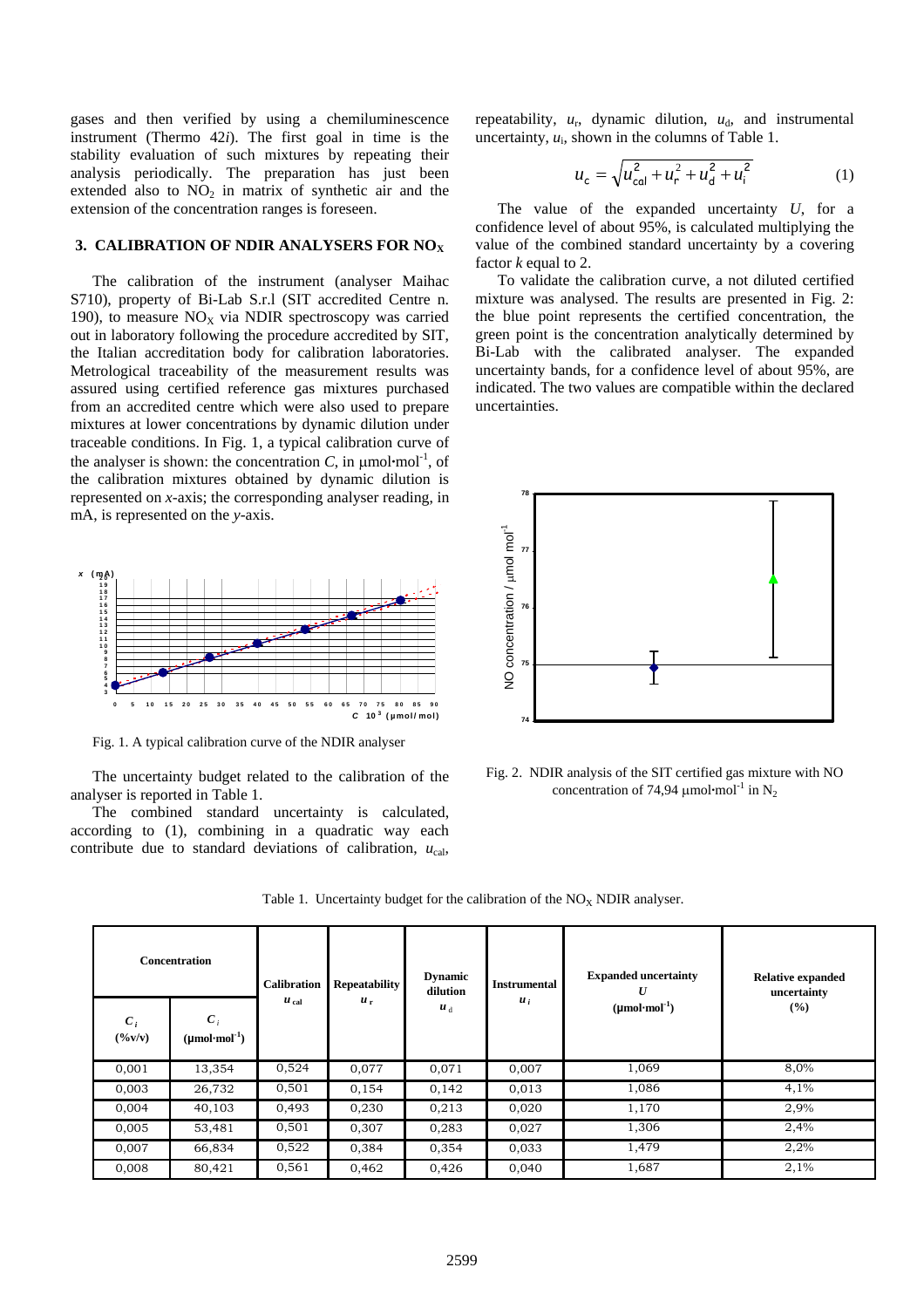### **4. CALIBRATION OF CHEMILUMINESCENCE ANALYSERS FOR NO<sub>x</sub>**

The calibration of the chemiluminescence analyser used at INRIM was carried out using three certified mixtures of  $NO<sub>X</sub>$ . According to the procedure followed, at the beginning the zero and the span (usually a concentration at about the 80% of the measurement range) were forced. Then the analysis of the three calibration mixtures, in order of increasing concentration, was carried out recording for each one three readings, made independent one from the others by ambient air analysis between two subsequent readings. At the end of the sequence of measurements, in order to verify the analyser consistency, the readings of span and zero are checked again. In Fig. 3, a typical correction curve with its bands of expanded uncertainty, corresponding to a confidence level of about 95%, is depicted. In such way correction values, and their respective uncertainties, can be applied in correspondence of an input concentration to the analyser.



Fig. 3. Correction curve of the INRIM chemiluminescence analyser.

The uncertainty contributions, taken into account in the statistical-mathematic elaboration of the data by means of the Weighed Least Squares, are: the resolution of the instrument, its repeatability, the uncertainty on the composition of the calibration mixtures, the non perfect fitting of the model equation to the experimental data i.e. the model uncertainty.

### **5. COMPARISONS OF THE PERFORMANCES OF THE TWO TECHNIQUES**

Mixtures of  $NO<sub>X</sub>$  gravimetrically prepared at INRIM were analysed with the above analysers. Whilst Bi-Lab carried out the analysis of the mixtures after having calibrated the analyser, at INRIM to take into account possible drift phenomena of the instrument, the determination of the concentration of the cylinders in study was carried out during the analyser calibration itself. In order to do this, three certified reference mixtures, i.e. the calibration standards, spanned in a concentration range including the concentration of the INRIM mixtures, were used and the analysis of such mixtures was carried out in

between two calibration standards. The results obtained analysing the two gas mixtures are shown in Fig. 4 and 5, where the blue points represent the gravimetric concentration, the pink points indicate the concentration obtained at INRIM via chemiluminescence analysis and green points the concentration determined at Bi-Lab by NDIR spectroscopy. For all the concentration values, the expanded uncertainty bands for a confidence level of about 95% are indicated.

The analysis of the data shows the presence of a bias between the two techniques that however are both compatible, within the declared expanded uncertainties, with the corresponding gravimetric value. A bias in the same direction, still with values compatible within the declared uncertainties, was highlighted also in Fig. 2. In Fig. 4 and 5, the high uncertainty associated to the gravimetric value (the blue one) is due to the contribution of the certified gas mixture, used as parent gas, equal to 2% (as expanded uncertainty with *k*=2).



Fig. 4. Analysis of the INRIM primary gas mixture with a NO concentration of 29,88  $\mu$ mol·mol<sup>-1</sup> in N<sub>2</sub>.



Fig. 5. Analysis of the INRIM primary gas mixture with a NO concentration of 49,04  $\mu$ mol·mol<sup>-1</sup> in N<sub>2</sub>.